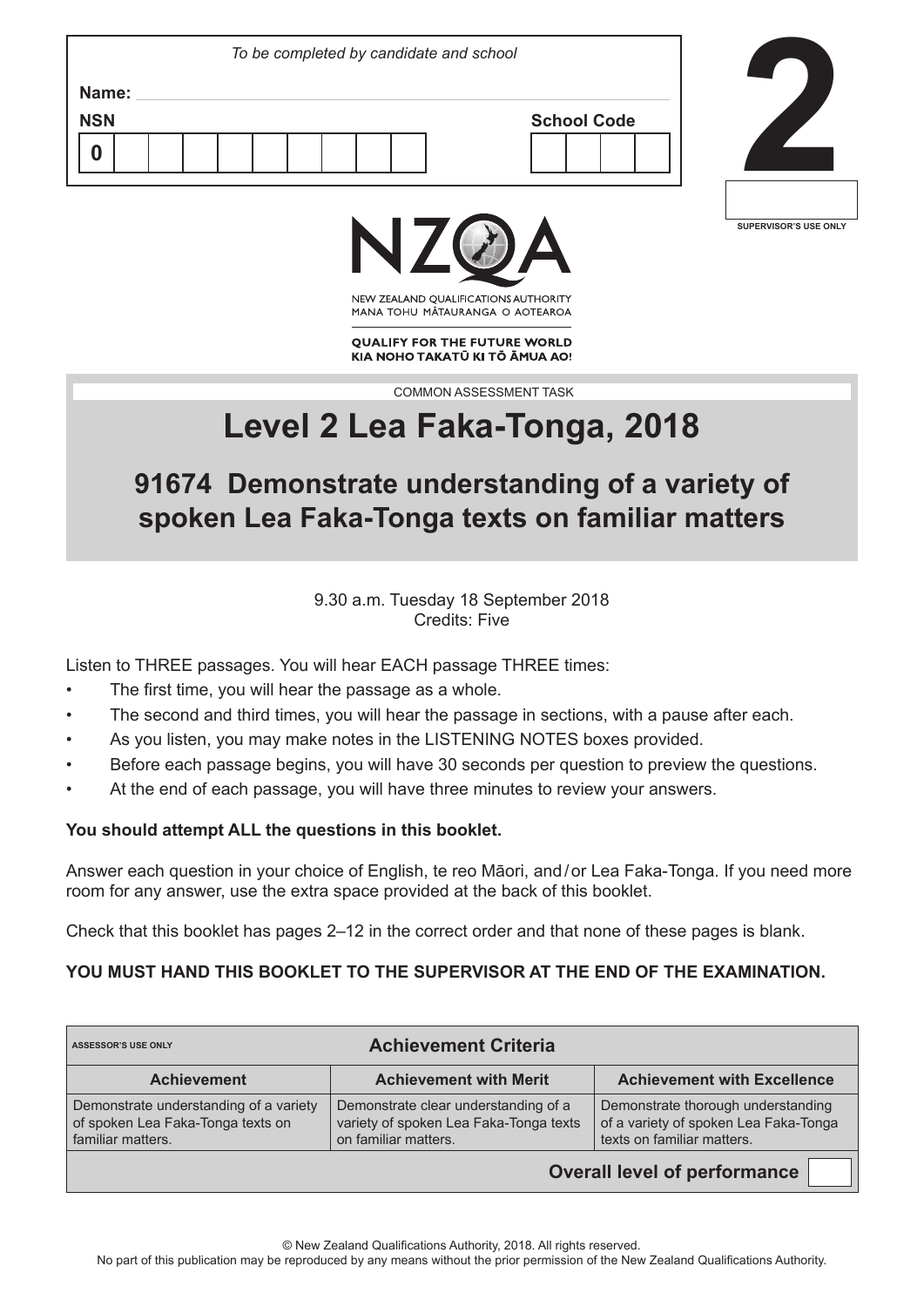## **FIRST PASSAGE:** *Ko 'Ete Ako 'Ete Lea´***/Language learning**

Listen to Sione's speech to the students in his old school about his language learning experience. Question One is based on this passage. You now have 30 seconds to read the question on pages 3 and 4.

*Fanongo ki he lea na'e fai 'e Sione ki he fānau ako 'o e 'apiako na'a´ ne ako ai´ fekau'aki mo 'ene ako lea´. Ko e Fehu'i 'Uluaki´ 'oku fakatefito ia he talanoa ko 'eni´ 'Oku 'oatu 'a e sēkoni 'e 30 he taimi´ ni ke ke lau ai 'a e fehu'i´ he peesi 3 mo e 4.*

#### **LISTENING NOTES**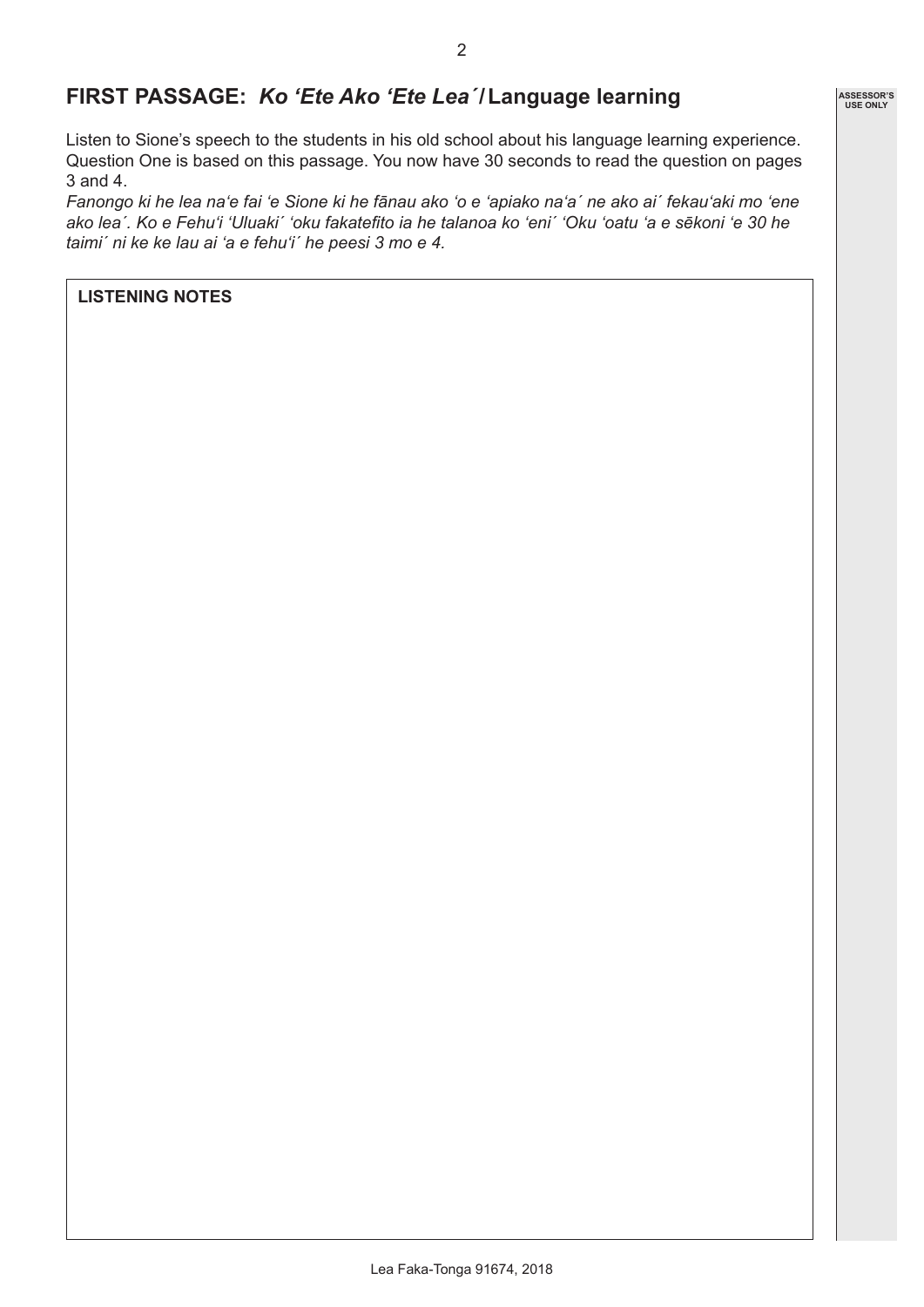(a) Based on the passage, what was the result of Sione learning French at school? *Fakatatau ki he talanoa´, talamai ha ola lelei 'o e ako lea faka-Falanisē 'a Sione he ako´?*

(b) What inspired Sione to learn languages other than Tongan? Support your answer with evidence from the passage. *Ko e hā e me'a na'a´ ne fakalotolahi'i 'a Sione ke ne ako mo e ngaahi lea kehe mei he'ene lea faka-Tonga´? 'Omai ha fakamo'oni mei he konga tohi´ ke ne poupou ho'o tali´.*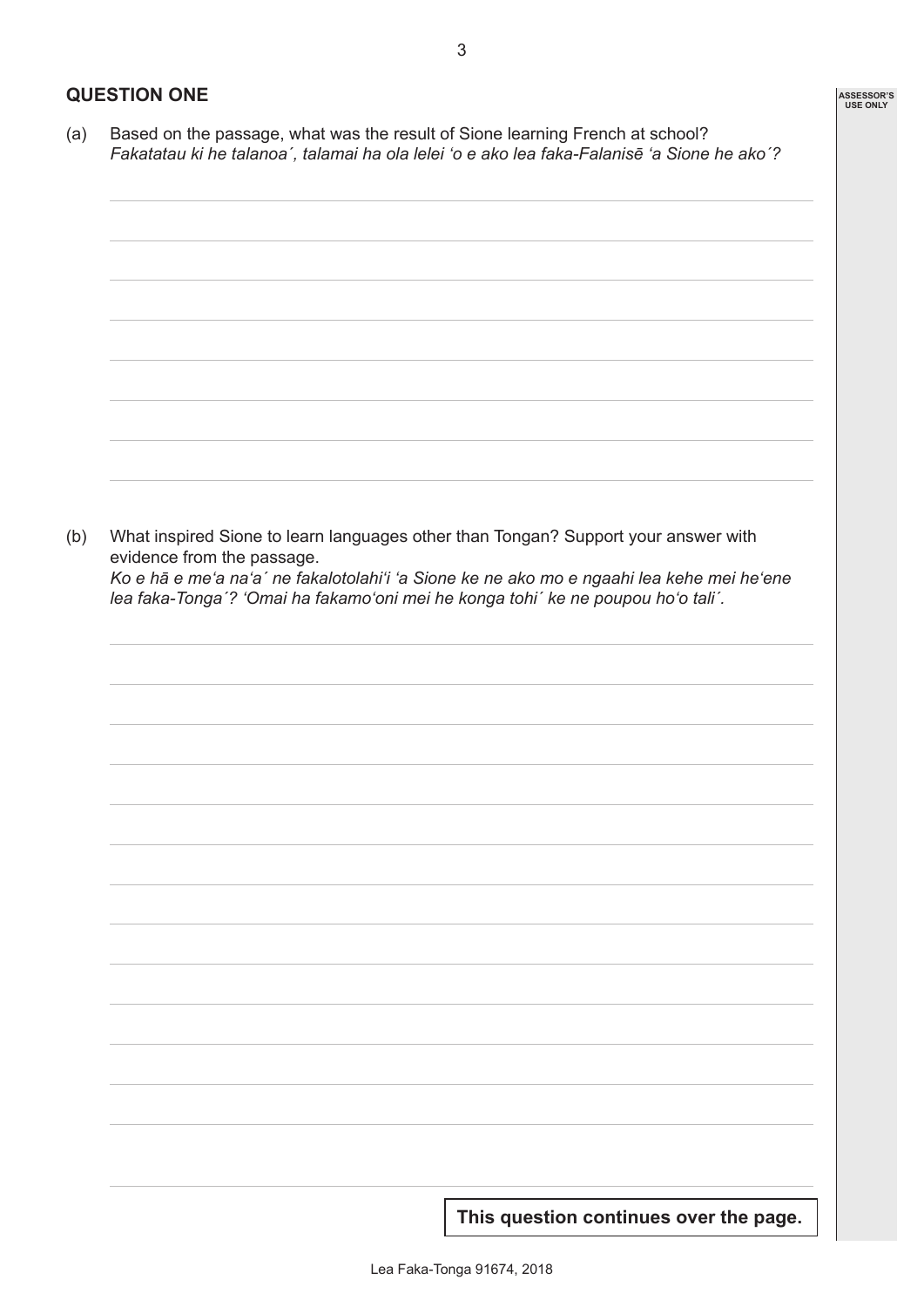**ASSESSOR'S USE ONLY**

| (C) | What important messages can be learnt from Sione's speech? Support your answer with      |
|-----|------------------------------------------------------------------------------------------|
|     | evidence from the passage.                                                               |
|     | Ko e hā ha ngaahi fekau mahu'inga 'oku' ke ako mei he lea 'a Sione'? 'Omai ha fakamo'oni |

*Ko e hā ha ngaahi fekau mahu'inga 'oku´ ke ako mei he lea 'a Sione´? 'Omai ha fakamo'oni mei he talanoa´ ke ne poupou ho'o tali´.*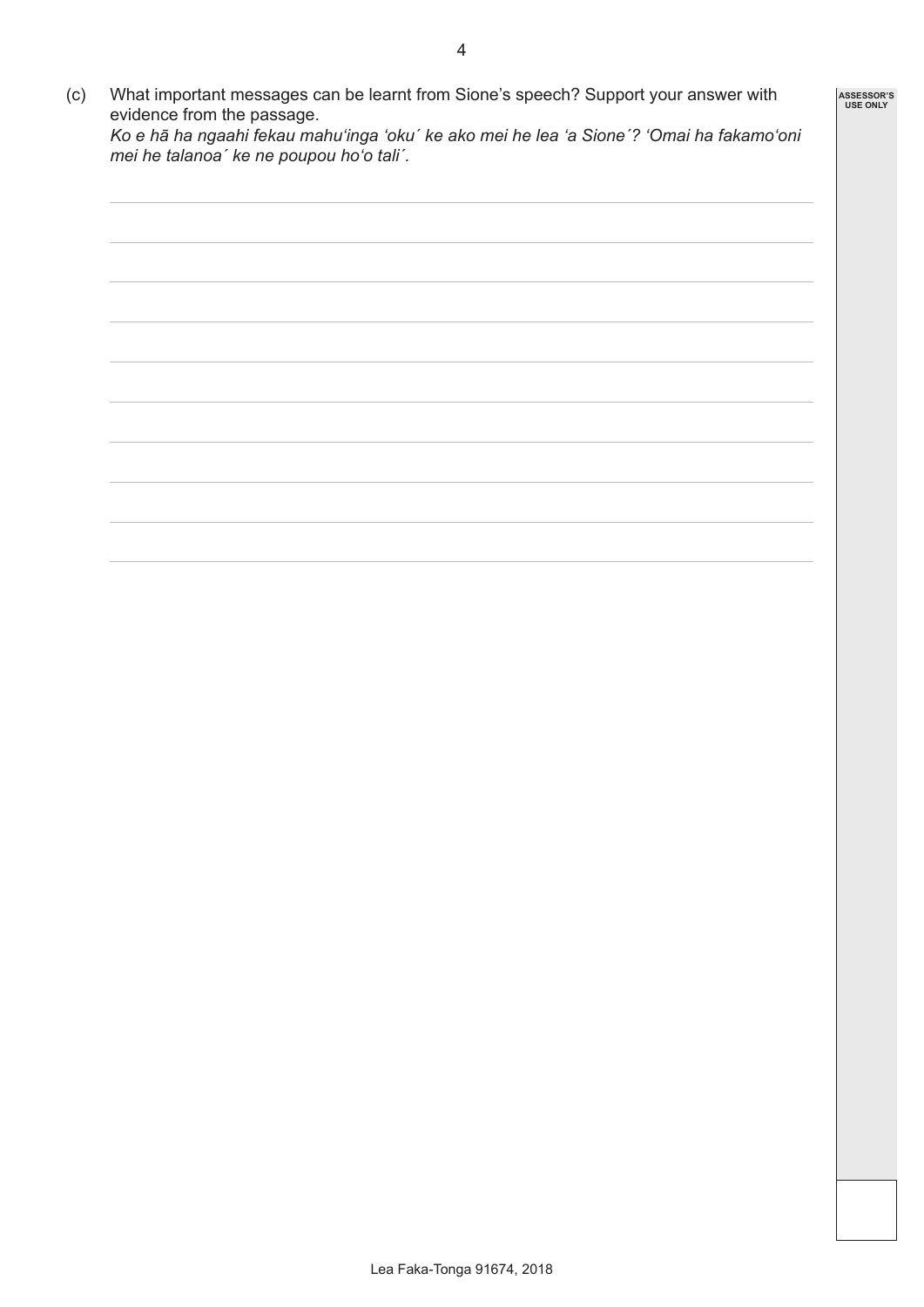### **SECOND PASSAGE:** *Ko e Talanoa 'o Fehuluni´***/The Story of Fehuluni**

Listen to the story of Fehuluni. Question Two is based on this passage. You now have 30 seconds to read the question on pages 6 and 7.

*Fanongo ki he talanoa 'o Fehuluni´. Ko e Fehu'i Ua´, 'oku fakatefito ia he talanoa ko 'eni´. 'Oku 'oatu 'a e sēkoni 'e 30 he taimi´ ni ke ke lau ai 'a e fehu'i´ he peesi 6 mo e 7.*

**LISTENING NOTES**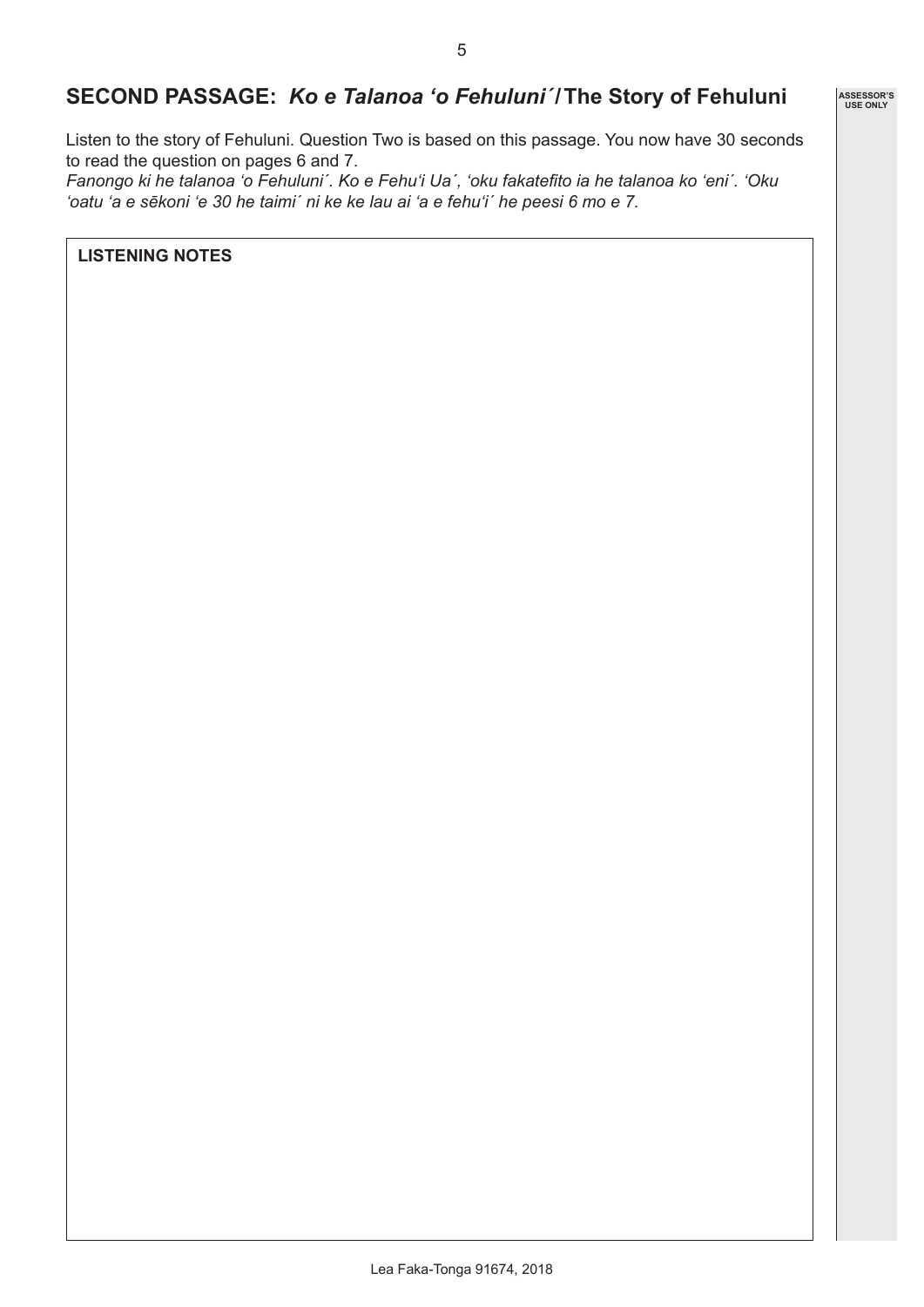**ASSESSOR'S USE ONLY**

#### **QUESTION TWO**

(a) Why did Fehuluni live in the mango tree? *Talamai 'a e 'uhinga na'e nofo ai pē 'a Fehuluni ia 'i he fu'u mango´.*

(b) Why did the villagers believe the young man was mad? Provide evidence from the story to support your answer.

*Ko e hā e 'uhinga na'e pehē ai 'e he kakai 'o e kolo´ 'oku vale 'a e ki'i talavou´? 'Omai ha fakamo'oni mei he talanoa´ ke ne poupou ho'o tali´.*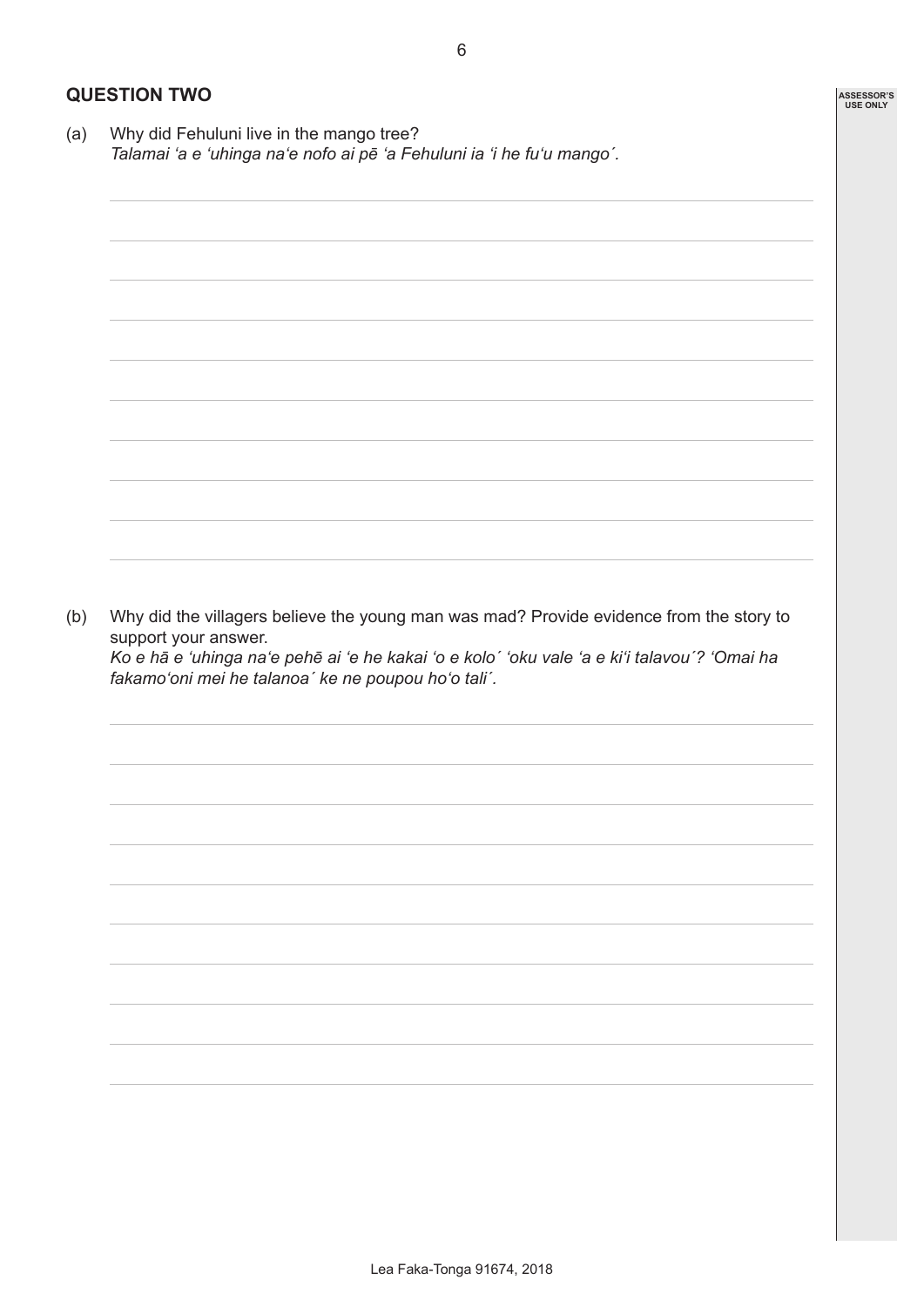(c) Do you feel sorry for Fehuluni? Explain and support your answer with evidence from the story. *'Oku´ ke ongo'i faka'ofa'ia nai 'ia Fehuluni? 'Omai ha ngaahi 'uhinga lelei ki he 'uhinga ho'o faka'ofa'ia 'ia Fehuluni´ pea mo ha fakamo'oni mei he talanoa´ ke poupou ki ho'o tali´.*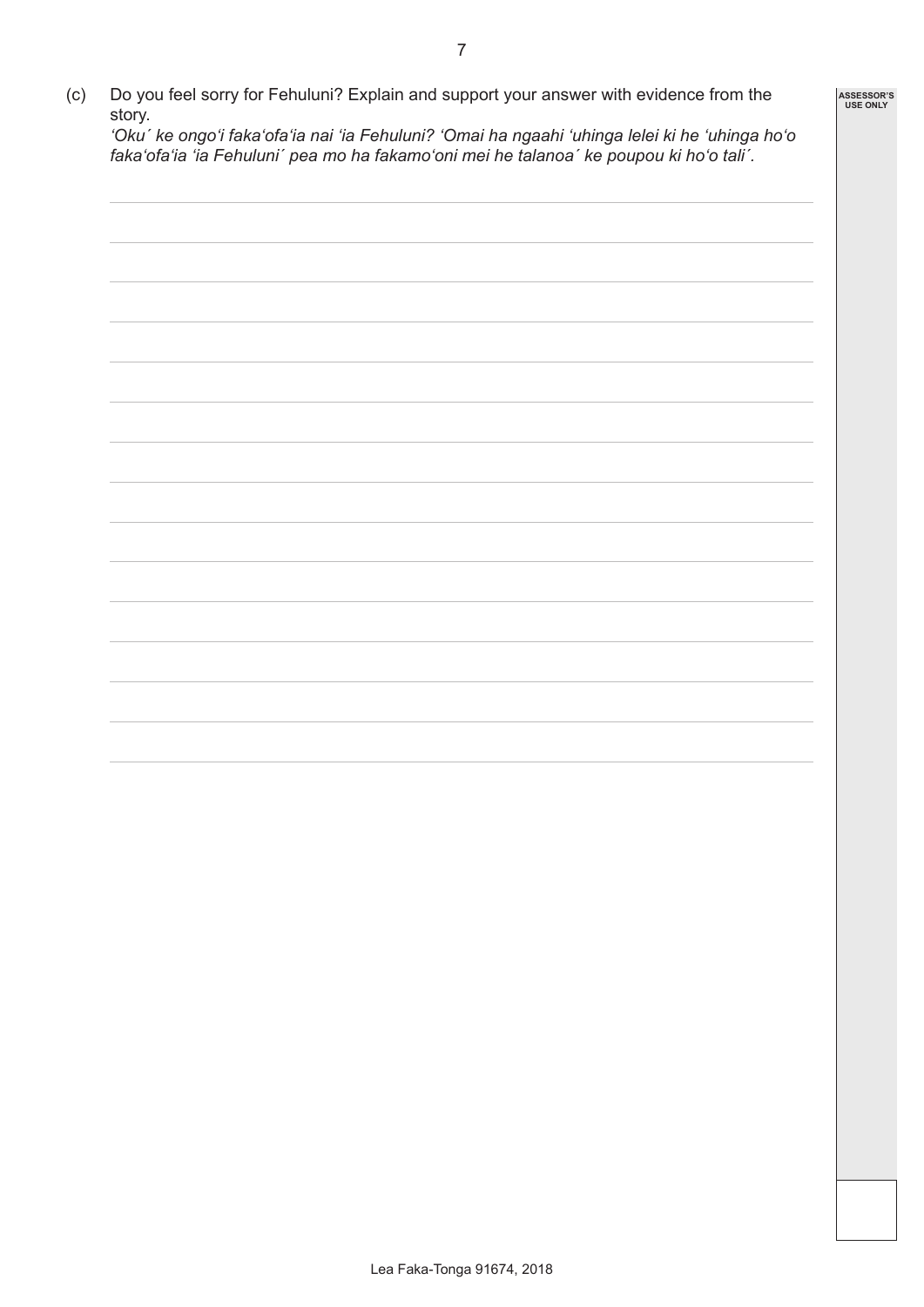## **THIRD PASSAGE:** *Ko e Faitohi 'a Samisoni´***/Samisoni's Speech**

Listen to Samisoni's speech. Question Three is based on this passage. You now have 30 seconds to read the question on pages 9 and 10.

*Fanongo ki he lea mali 'a Samisoni´. Ko e Fehu'i Tolu´ 'oku fakatefito ia he konga tohi ko 'eni´. 'Oku 'oatu 'a e sēkoni 'e 30 he taimi´ ni ke ke lau ai 'a e fehu'i he peesi 9 mo e 10.*

**LISTENING NOTES**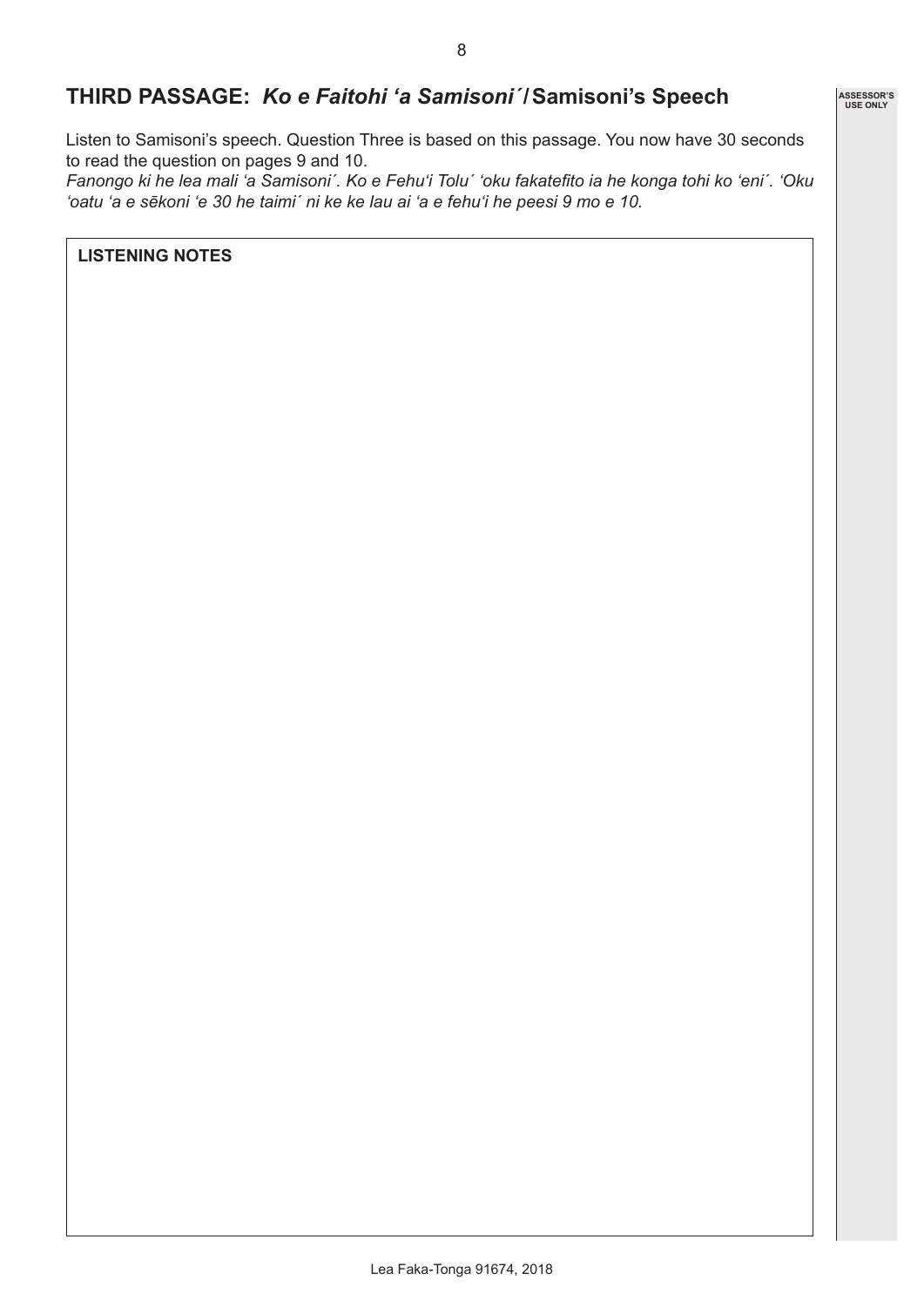#### **QUESTION THREE**

(a) What was the purpose of Samisoni's speech? Explain clearly. *Ko e hā 'a e taumu'a 'o e lea na'e fakahoko 'e Samisoni´? Fakamatala mai ke mahino.*

|              | What might Sieli find attractive about Samisoni? Explain your answer in detail with reference                                                                                    |  |  |
|--------------|----------------------------------------------------------------------------------------------------------------------------------------------------------------------------------|--|--|
| to the text. |                                                                                                                                                                                  |  |  |
|              | Ko e hā ha 'ulungaanga 'o Samisoni na'e 'uhinga ai 'a e sai'ia 'a Sieli ai'? Fakamatala'i<br>fakaikiiki ho'o tali' pea 'omai ha'o fakamo'oni mei he talanoa' ke ne poupou ki ai. |  |  |
|              |                                                                                                                                                                                  |  |  |
|              |                                                                                                                                                                                  |  |  |
|              |                                                                                                                                                                                  |  |  |
|              |                                                                                                                                                                                  |  |  |
|              |                                                                                                                                                                                  |  |  |
|              |                                                                                                                                                                                  |  |  |
|              |                                                                                                                                                                                  |  |  |
|              |                                                                                                                                                                                  |  |  |
|              |                                                                                                                                                                                  |  |  |
|              |                                                                                                                                                                                  |  |  |
|              |                                                                                                                                                                                  |  |  |
|              |                                                                                                                                                                                  |  |  |
|              |                                                                                                                                                                                  |  |  |
|              |                                                                                                                                                                                  |  |  |
|              |                                                                                                                                                                                  |  |  |
|              |                                                                                                                                                                                  |  |  |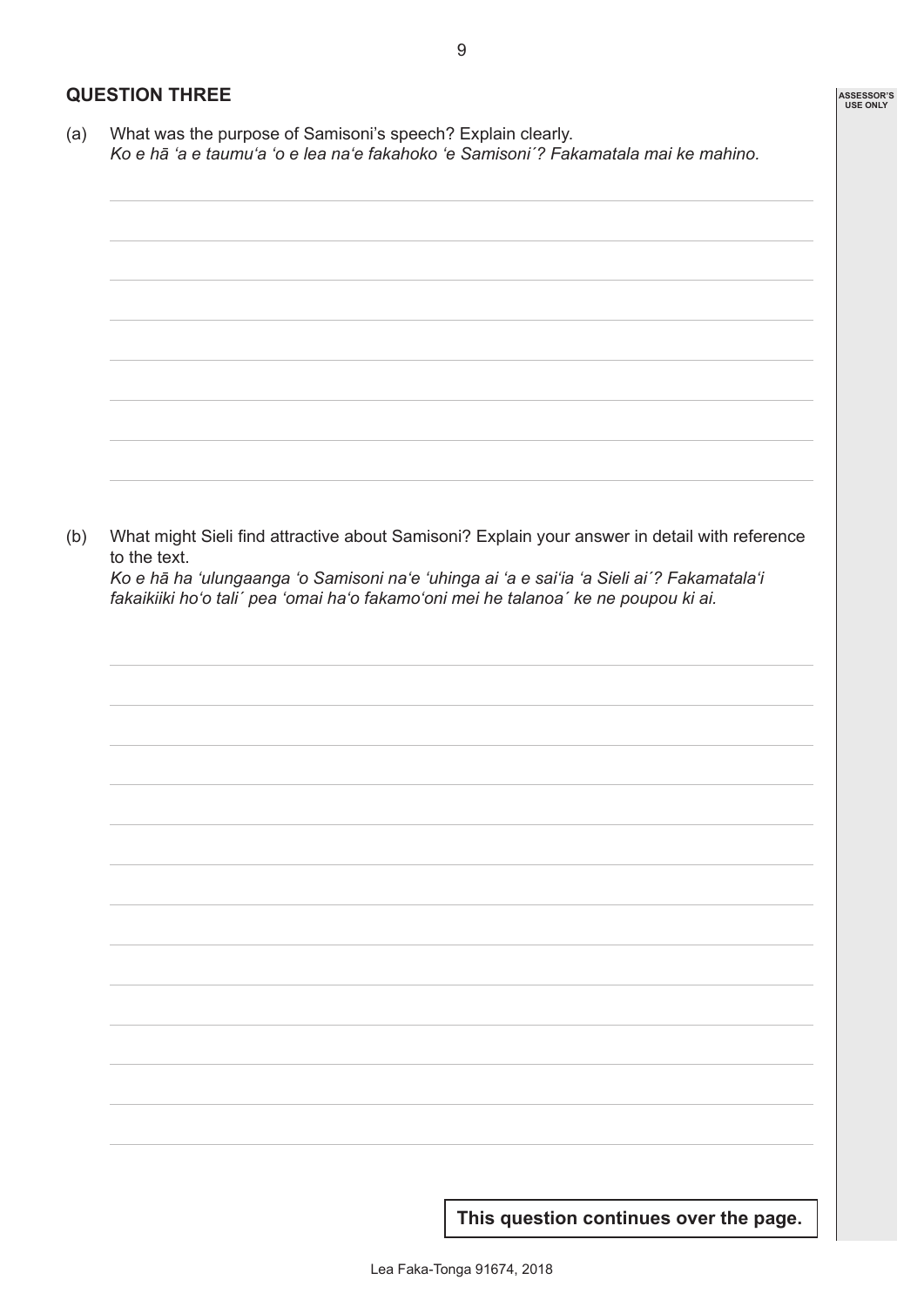(c) What can be learnt about relationships from this story? Explain and support your answer with evidence from the text. *Ko e hā ha akonaki na'a´ ke ma'u mei he talanoa´ ni 'o felāve'i mo e faikaume'a´? Fakamatala'i pea 'omi ha fakamo'oni mei he talanoa´ ke ne poupou ho'o tali´.* **ASSESSOR'S USE ONLY**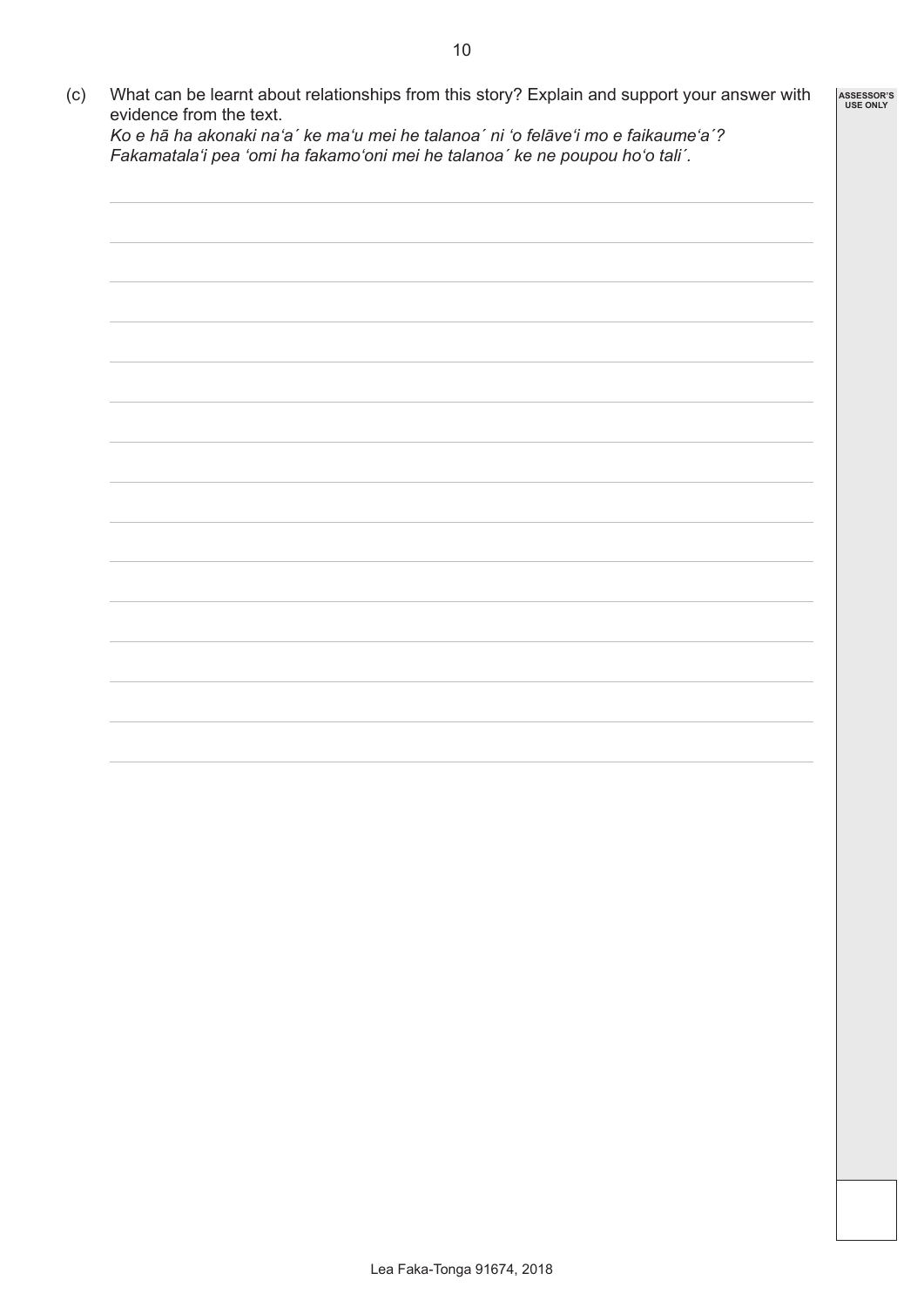| <b>QUESTION<br/>NUMBER</b> |  | Write the question number(s) if applicable. | Extra space if required. |  | ASSESSOR'S<br><b>USE ONLY</b> |
|----------------------------|--|---------------------------------------------|--------------------------|--|-------------------------------|
|                            |  |                                             |                          |  |                               |
|                            |  |                                             |                          |  |                               |
|                            |  |                                             |                          |  |                               |
|                            |  |                                             |                          |  |                               |
|                            |  |                                             |                          |  |                               |
|                            |  |                                             |                          |  |                               |
|                            |  |                                             |                          |  |                               |
|                            |  |                                             |                          |  |                               |
|                            |  |                                             |                          |  |                               |
|                            |  |                                             |                          |  |                               |
|                            |  |                                             |                          |  |                               |
|                            |  |                                             |                          |  |                               |
|                            |  |                                             |                          |  |                               |
|                            |  |                                             |                          |  |                               |
|                            |  |                                             |                          |  |                               |
|                            |  |                                             |                          |  |                               |
|                            |  |                                             |                          |  |                               |
|                            |  |                                             |                          |  |                               |
|                            |  |                                             |                          |  |                               |
|                            |  |                                             |                          |  |                               |
|                            |  |                                             |                          |  |                               |